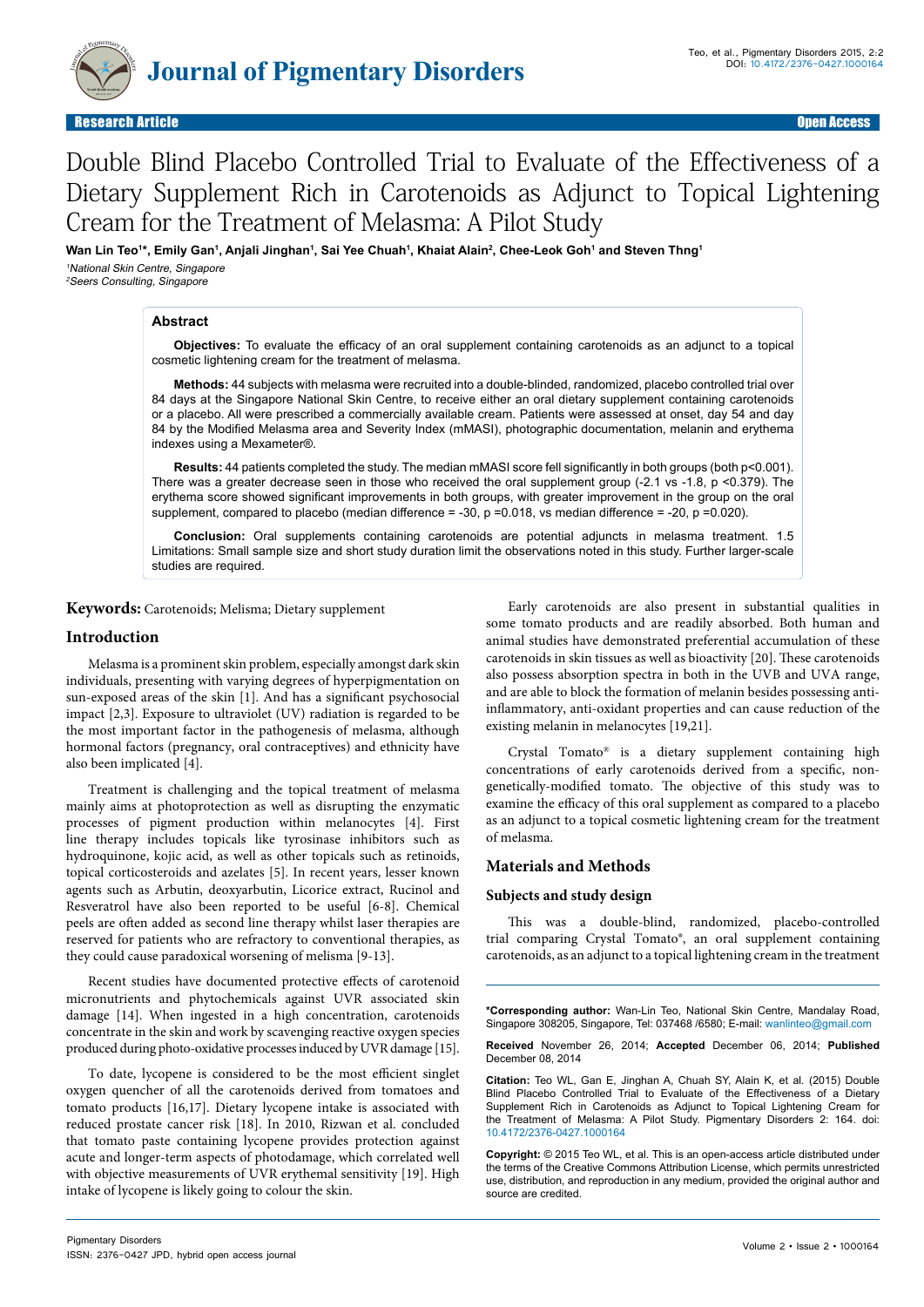Page 2 of 6

of melasma. The study was performed according to the Declaration of Helsinki. Local ethics approval was granted and written informed consent was obtained from the National Healthcare Group Ethics Board.

### **Inclusion and exclusion criteria**

Patients with a diagnosis of melasma, aged between 25 to 60 years old, of skin type 3 and 4 were recruited into the trial. Exclusion criteria were: pregnant or lactating patients, patients assessed to be uncooperative, participants in other clinical studies, patients with known contact allergy to any of the ingredients in topical medication, as well as known allergies to food supplements containing tomato. Informed consent was taken from all recruited patients before proceeding with the trial. There is no effect on seasonality on the recruitment period as Singapore is a tropical country located on the equator and receives an equal amount of sunshine throughout the year.

#### **Initial assessment**

All recruited patients attend a baseline assessment, during which the following information was collected: demographic data, duration of disease, other associated skin conditions, past medical history, known drug allergies and contact allergies, number of hours spent outdoor per day, use of previous skin lightening agents/laser/light therapies, frequency of usage of sunscreen.

Physical examination was carried out by a dermatologist and overall severity was assessed and scored via the modified Melasma Area and Severity Index.

#### **Randomization and blinding procedures**

Randomization was carried out via a computer-generated randomization list, prepared by a statistician and sent to the independent pharmacist to be used for preparation and labelling of the study drugs. The randomization list was accessible only by the biostatistician and designated personnel directly responsible for packaging and labelling of study materials. Subjects were randomly assigned in a ratio of 1:1 to either active supplement or placebo.

The study pill and placebo were similarly packaged in identical containers and determined to be identical in appearance. The containers were labelled with the trial number and other details according to local requirements. Adequate supply of study pill was dispensed on day 0 and stored at room temperature. Using this method both the patient and the investigator were blinded to the pill dispensed. Unblinding of the study occurred only after all the patients had completed the study.

#### **Treatment regimen**

The trial product Crystal Tomato® contains colourless carotenoidrich tomato powder (800 mg/ caplet) and L-Cysteine (50 mg/caplet). The margin of safety has been established and is >5000.

The pills were distributed by a pharmacist who was uninvolved in the study assessments and the subjects were instructed to take the oral pills, one tablet once in the morning. In addition, all subjects were prescribed a lightening cream containing several tyrosinase inhibitors (like Kojic palmitate, Niacinamide, Alpha-arbutin), antioxidants, as well as mild exfoliating acids as active ingredients. The subjects were also prescribed a physical sunblock for daytime use, educated on the need for sun protection and avoidance and also informed to stop all other topical products for their face, except their own cleansers. Specifically, the importance of applying sunblock half an hour prior to sun exposure as well as re-applying the sunblock every 2 hours was

reinforced. Subjects were asked to continue with their usual diets during the study. All medications (prescription and over the counter), vitamin and mineral supplements, and / or herbs taken by the participant were documented.

#### **Clinical evaluation**

As far as possible, subjects were assessed by the same physician at baseline (visit 1) and followed up at Day 56 and Day 84. When this arrangement was not possible, the patient was assessed by another member of the pigment team in the National Skin Centre. At onset (visit 1), visit 2 (day 54) and at the conclusion of the study (day 84), they were assessed using the Modified Melasma Area and Severity Index (mMASI), photographic documentation, melanin and erythema index using a Mexameter® (Courage & Khazaka).

#### **Primary efficacy variable**

The primary efficacy variable is the reduction in the modified Melasma Area and Severity Index scores between Visit 1 and Visit 3. At baseline and each review, the modified MASI score was calculated by subjective assessment of 2 factors: area (A) of involvement, and darkness (D) at the forehead (f), right malar region (rm), left malar region (lm), and chin (c). The scoring was based on visual inspection by a dermatologist. The modified MASI score is then calculated as below.

Modified MASI total score=0.3A(f)D(f) + 0.3A(lm)D(lm)+  $0.3A(rm)D(rm) +0.1A(c)D(c)$ 

The range of the total score is 0 to 24. Area and darkness are scored as follows:

Area of involvement:

0=absent, 1=<10%, 2=10%-29%, 3=30%-49%,

4=50%-69%, 5=70%-89%, and 6=90%-100%;

Darkness: 0=absent, 1=slight, 2=mild, 3=marked and 4=severe.

### **Secondary efficacy variable**

The secondary efficacy variable is the reduction in melanin and erythema index as measured by the Mexameter®. A fixed area of skin deemed by the investigator to be the darkest on the patient was assessed on all the visits. The melanin and erythema index was measured at this area, and an average of 3 readings were taken.

In addition to the mMASI scores as well as the melanin and erythema index scores, standard photographs were also taken at baseline (day 0) and on at Visit 2 (Day56) and Visit 3 (Day 84) using the VISIA® Complexion Analysis System (Canfield Imaging Systems) with standardized camera settings and positioning.

Three angles were standardized for photographing the face of each patient before and after treatment: left 37°, center 0°, right 37°.

#### **Clinical assessments of safety and tolerability**

Patients were asked about the symptoms of burning, redness, pruritus and swelling at each review. Any adverse event-was recorded.

#### **Statistical analyses**

There have not been any previous scientific reports regarding the use of an oral food dietary supplement containing carotenoids on the treatment of melasma. Hence, no statistical rationale for sample size exists.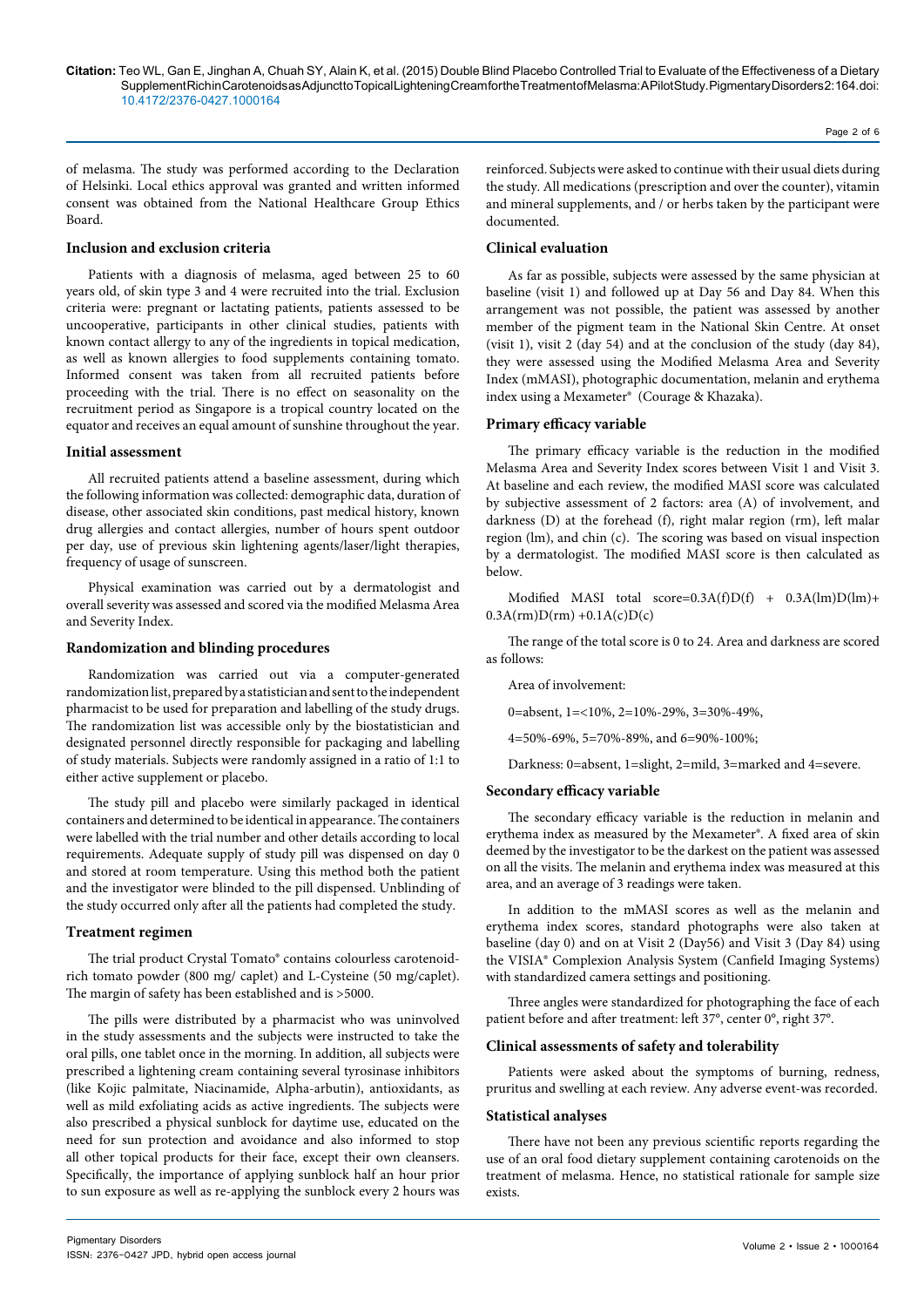Page 3 of 6

|                     |                     |                     | p-value |  |
|---------------------|---------------------|---------------------|---------|--|
| $(n = 44)$          | $(n = 22)$          | $(n = 22)$          |         |  |
| $50.5(29.0 - 56.0)$ | $50.5(29.0 - 54.0)$ | $50.0(31.0 - 56.0)$ | 0.805   |  |
| $43.0(3.0 - 53.0)$  | $44.0(24.0 - 50.0)$ | $41.5(3.0 - 53.0)$  | 0.663   |  |
| $5.0(1.0 - 51.0)$   | $5.0(1.0 - 23.0)$   | $4.5(2.0 - 51.0)$   | 0.859   |  |
| $87.0(46.0 - 90.0)$ | $90.0(46.0 - 90.0)$ | $87.0(53.0 - 90.0)$ | 0.867   |  |
|                     |                     |                     | 0.683   |  |
| 31(70.5)            | 17 (77.3)           | 14 (63.6)           |         |  |
| 3(6.8)              | 1(4.5)              | 2(9.1)              |         |  |
| 4(9.1)              | 1(4.5)              | 3(13.6)             |         |  |
| 6(13.6)             | 3(13.6)             | 3(13.6)             |         |  |
|                     |                     |                     | 1.000   |  |
| 6(13.6)             | 3(13.6)             | 3(13.6)             |         |  |
| 38 (86.4)           | 19 (86.4)           | 19 (86.4)           |         |  |
|                     |                     |                     | 0.802   |  |
| 12(27.3)            | 7(31.8)             | 5(22.7)             |         |  |
| 19 (43.2)           | 9(40.9)             | 10(45.5)            |         |  |
| 9(20.5)             | 5(22.7)             | 4(18.2)             |         |  |
| 4(9.1)              | 1(4.5)              | 3(13.6)             |         |  |
| 40 (90.9)           | 20 (90.9)           | 20(90.9)            | 1.000   |  |
|                     |                     |                     | 1.000   |  |
| 1(2.3)              | 0(0.0)              | 1(4.5)              |         |  |
| 1(2.3)              | 1(4.5)              | 0(0.0)              |         |  |
| 32 (72.7)           | 16 (72.7)           | 16 (72.7)           |         |  |
| 7(15.9)             | 3(13.6)             | 4(18.2)             |         |  |
| 14 (31.8)           | 5(22.7)             | 9(40.9)             | 0.195   |  |
|                     | Total               | Active              | Placebo |  |

**Table 1:** Summary Statistics of Baseline Variables

|                                                                         | Table 1Treatment                                   | Visit 1 (Day 0) Total<br>mMASI | <b>Visit 2 (Day 54)</b><br><b>Total mMASI</b> | <b>Visit 3 (Day 84)</b><br><b>Total mMASI</b> | (Visit 2 - Visit 1)<br><b>Total mMASI</b> | (Visit 3 - Visit 1)<br><b>Total mMASI</b> | (Visit 3 - Visit 2)<br><b>Total mMASI</b> |
|-------------------------------------------------------------------------|----------------------------------------------------|--------------------------------|-----------------------------------------------|-----------------------------------------------|-------------------------------------------|-------------------------------------------|-------------------------------------------|
| Active                                                                  | N                                                  | 17                             | 17                                            | 17                                            | 17                                        | 17                                        | 17                                        |
|                                                                         | Mean                                               | 5.1                            | 3.3                                           | 2.7                                           | $-1.8$                                    | $-2.4$                                    | $-0.6$                                    |
|                                                                         | Std. Deviation                                     | 1.6                            | 1.5                                           | 1.2                                           | 1.2                                       | 1.4                                       | 1.3                                       |
|                                                                         | <b>Minimum</b>                                     | 2.8                            | 1.6                                           |                                               | $-3.6$                                    | $-4.8$                                    | $-3.9$                                    |
|                                                                         | <b>Maximum</b>                                     | 7.5                            | 6.7                                           | 5.5                                           | 0.3                                       | $-0.1$                                    | 1.2                                       |
|                                                                         | Median                                             | 5.2                            | 2.8                                           | 2.8                                           | $-2.1$                                    | $-2.1$                                    | $-0.6$                                    |
|                                                                         | p-value for testing the change from previous visit |                                |                                               |                                               | 0.001                                     | < 0.001                                   | 0.083                                     |
| Placebo                                                                 | N                                                  | 19                             | 19                                            | 19                                            | 19                                        | 19                                        | 19                                        |
|                                                                         | Mean                                               | 5.3                            | 3.1                                           | 3                                             | $-2.2$                                    | $-2.3$                                    | $-0.2$                                    |
|                                                                         | Std. Deviation                                     | 2.7                            | 1.4                                           | 1.5                                           | 2.2                                       | 2.3                                       | 0.8                                       |
|                                                                         | Minimum                                            | 2.2                            | 1                                             | 1                                             | $-8.4$                                    | $-8.4$                                    | $-1.8$                                    |
|                                                                         | Maximum                                            | 10.3                           | 5.8                                           | 5.8                                           | $\mathbf{0}$                              | $\mathbf{0}$                              | 1.8                                       |
|                                                                         | Median                                             | 4.3                            | 2.8                                           | 2.8                                           | $-1.5$                                    | $-1.8$                                    | $\mathbf 0$                               |
|                                                                         | p-value for testing the change from previous visit |                                |                                               |                                               | 0.001                                     | < 0.001                                   | 0.365                                     |
| p-value for testing the difference in change between Active and Placebo |                                                    |                                |                                               |                                               | 0.876                                     | 0.379                                     | 0.244                                     |

1) The median (min-max) mMASI score for the Active group for Visit 1 was 5.2 (2.8-7.5), Visit 2 was 2.8 (1.6-6.7) and Visit 3 was 2.8 (1.0-5.5).

2) The median (min-max) mMASI score for the Placebo group for Visit 1 was 4.3 (2.2-10.3), Visit 2 was 2.8 (1.0-5.8) and Visit 3 was 2.8 (1.0-5.8).

3) There was significant improvement in the mMASI score (p <0.001, median difference = -2.1) from the Visit 1 to Visit 3 for Active group.

4) There was significant improvement in the mMASI score (p <0.001, median difference = -1.8) from the Visit 1 to Visit 3 for Placebo group.

**Table 2:** Comparison of mMASI Score between Active and Placebo groups

The statistical analyses were performed using SPSS Version 22. All participants who received the study products were included in the intention-to-treat analysis. Summary statistics were reported for baseline variables. Chi-square test or Fisher's exact test was used to test the association of each categorical baseline variable with the treatment group.

## **Results**

#### **Study population**

Analysis of variables with a non-normal distribution, such as the improvement of Melasma for each treatment group (differences in the changes in mMASI and Mexameter® scores from Visit 1) was carried

The demographics of the study population are as shown in Table 1. 44 patients aged 29-56 years (mean  $\pm$  SD; 49  $\pm$  6.16) with skin type III and IV were enrolled into the study. These comprised of 38 females and

out using the Wilcoxon signed-rank test for paired data. A p-value less

than 0.05 was considered statistically significant.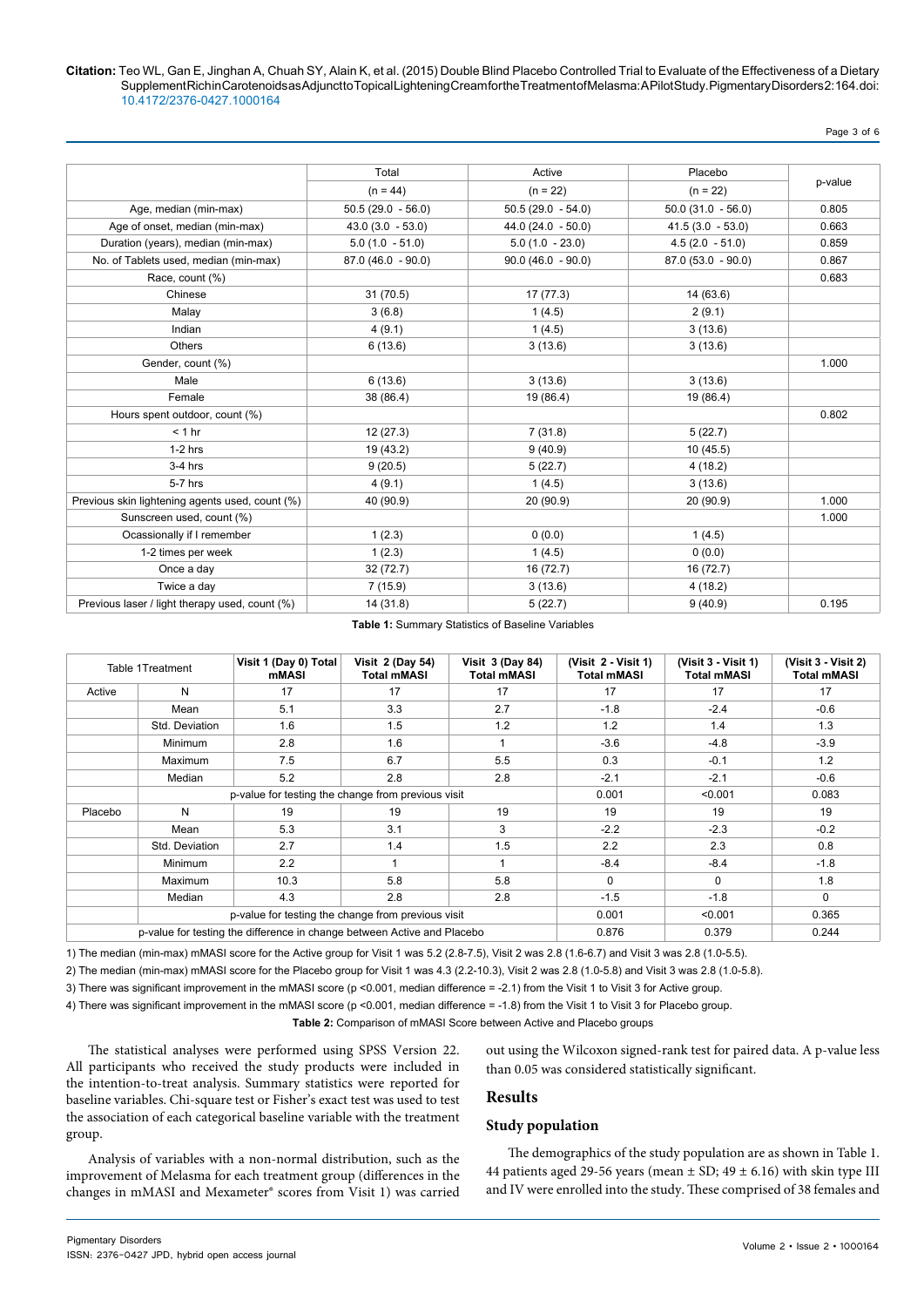Page 4 of 6



|                                                                         | Treatment                                          | Visit 1 (Day 0)<br><b>Maxemeter Melanin</b><br>Average | <b>Visit 2 (Day 54)</b><br><b>Maxemeter Melanin</b><br>Average | <b>Visit 3 (Day 84)</b><br><b>Maxemeter Melanin</b><br>Average | (Visit 2 - Visit 1)<br><b>Maxemeter Melanin</b><br>Average | (Visit 3 - Visit 1)<br><b>Maxemeter Melanin</b><br>Average | (Visit 3 - Visit 2)<br><b>Maxemeter Melanin</b><br>Average |
|-------------------------------------------------------------------------|----------------------------------------------------|--------------------------------------------------------|----------------------------------------------------------------|----------------------------------------------------------------|------------------------------------------------------------|------------------------------------------------------------|------------------------------------------------------------|
| Placebo                                                                 | N                                                  | 17                                                     | 17                                                             | 17                                                             | 17                                                         | 17                                                         | 17                                                         |
|                                                                         | Mean                                               | 236.6                                                  | 221.4                                                          | 213.2                                                          | $-15.2$                                                    | $-23.4$                                                    | $-8.2$                                                     |
|                                                                         | Std. Deviation                                     | 98.3                                                   | 65.6                                                           | 64.2                                                           | 53.5                                                       | 48.6                                                       | 31.6                                                       |
|                                                                         | Minimum                                            | 140.5                                                  | 170.5                                                          | 131.5                                                          | $-136.7$                                                   | $-159.8$                                                   | $-101.2$                                                   |
|                                                                         | Maximum                                            | 586.8                                                  | 450.2                                                          | 427                                                            | 126.7                                                      | 54.7                                                       | 43.7                                                       |
|                                                                         | Median                                             | 227                                                    | 199                                                            | 196.8                                                          | $-11.3$                                                    | -9                                                         | $-4.7$                                                     |
|                                                                         | p-value for testing the change from previous visit |                                                        |                                                                |                                                                | 0.118                                                      | 0.076                                                      | 0.309                                                      |
| Active                                                                  | N                                                  | 19                                                     | 19                                                             | 19                                                             | 19                                                         | 19                                                         | 19                                                         |
|                                                                         | Mean                                               | 263.5                                                  | 224.6                                                          | 215                                                            | $-38.9$                                                    | $-48.4$                                                    | $-9.6$                                                     |
|                                                                         | Std. Deviation                                     | 108.6                                                  | 79.6                                                           | 77.9                                                           | 44.5                                                       | 42.2                                                       | 26.6                                                       |
|                                                                         | Minimum                                            | 142.5                                                  | 111.8                                                          | 114.2                                                          | $-179$                                                     | $-194.7$                                                   | $-83.2$                                                    |
|                                                                         | Maximum                                            | 552                                                    | 390                                                            | 385.8                                                          | 9.3                                                        | 0.8                                                        | 32.8                                                       |
|                                                                         | Median                                             | 249.3                                                  | 203                                                            | 190                                                            | $-34.2$                                                    | $-37.3$                                                    | $-7.5$                                                     |
|                                                                         | p-value for testing the change from previous visit |                                                        |                                                                |                                                                | 0.001                                                      | < 0.001                                                    | 0.091                                                      |
| p-value for testing the difference in change between Active and Placebo |                                                    |                                                        |                                                                | 0.186                                                          | 0.049                                                      | 0.639                                                      |                                                            |

**Table 3:** Comparison of Mexameter Melanin Score between Active and Placebo groups

6 males. 22 of them are randomized into the active treatment group and 22 in placebo group, with equal numbers of each gender in each treatment group. Their ethnic groups were Chinese (n=31), Malay (n=3), Indian (n=4) and others (n=6). The duration of disease ranged from 1-51 months (mean  $\pm$  SD; 7.28  $\pm$  6.16 months).

36 Patients completed all 3 visits, 3 defaulted after visit 2 (1 active, 2 placebo), 1 withdrew after visit 2 (active), and another 4withdrew in visit 3 (3 active, 1 placebo). All 44 patients were included in the analysis.

There were no significant differences in the baseline characteristics between the two treatment groups, in terms of age, duration of disease, gender, hours spent outdoor, frequency of sunscreen used, skin lightening agents and light therapies used.

#### **Efficacy analysis**

Table 2 shows the comparison of the mMASI Score between the active and placebo-treated groups. The median score fell significantly in both groups. For the active arm, the median score fell by 2.1 (p<0.001) while the Placebo group fell by 1.8 (p<0.001). Figure 1 shows the decrease of skin pigmentation compared with baseline. There was a

greater decrease seen in those who received the oral supplement (-2.1 vs -1.8), however this was not statistically significant (p<0.379). There was a directionally significant change in total mMASI from visit 2 to visit 3 (median=  $-0.6$ , p= $0.083$ ) in the active treatment arm versus the placebo arm (p=0.365).

The comparison of the Mexameter® Melanin Score between the active treatment arm and placebo-treated groups is displayed in Table 3. There was an improvement in the Mexameter® Melanin score for both groups but only with a marginal difference in the score decrease between the 2 groups(p=0.049), as shown in Table 3.

The Mexameter® Erythema score showed significant improvements in both groups, from visit 3 compared to visit 1 (Table 4), with a greater improvement in the group on the oral supplement, compared to placebo (median difference =  $-30$ , p=0.018, vs median difference =  $-20$ , p=0.020). There was a trend towards greater decrease (Table 4) in score in the active treatment arm which was statistically significant  $(p=0.044)$ at 56 days, as is consistent with the anti-inflammatory activity of the carotenoids.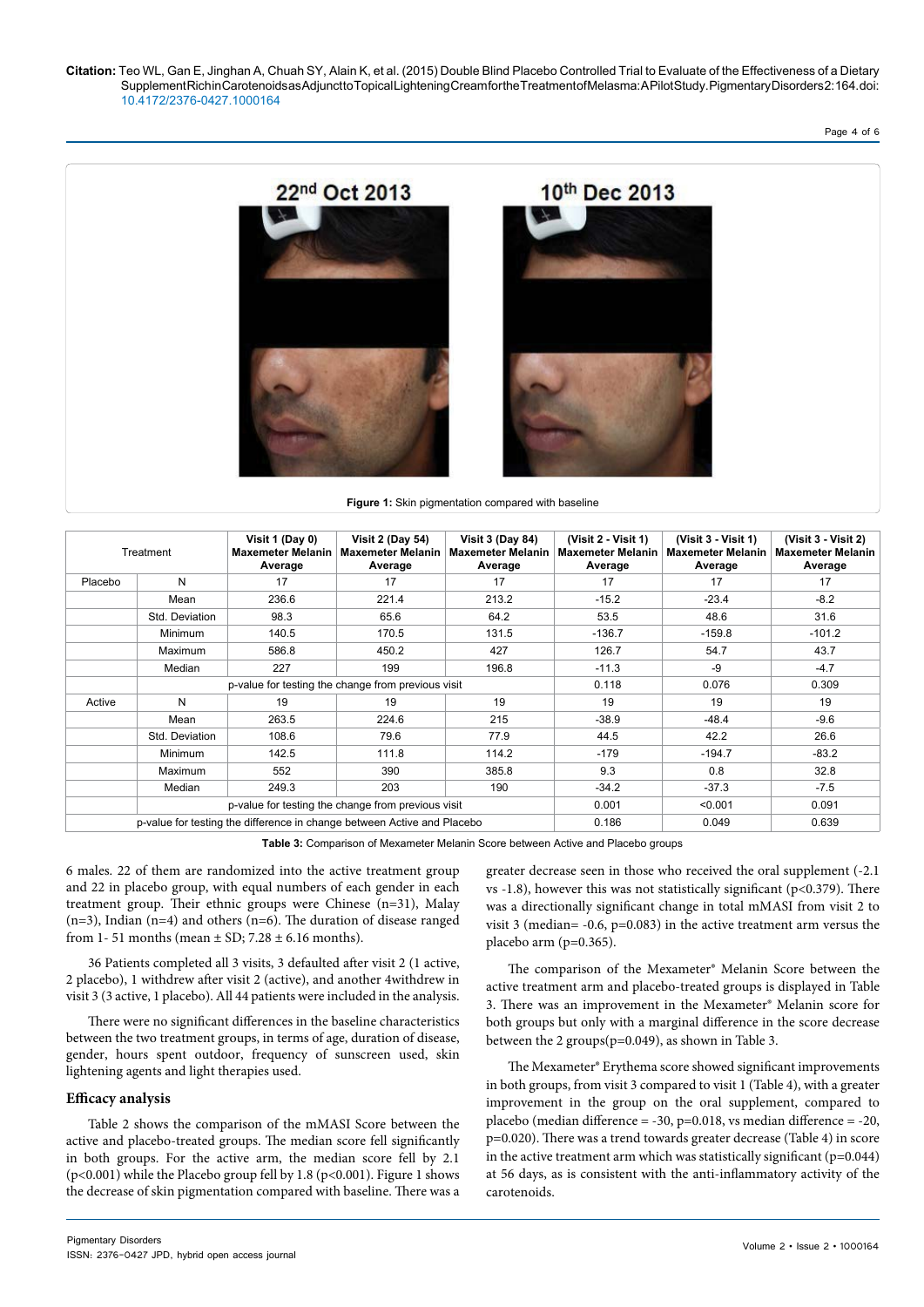Page 5 of 6

|         | Treatment                                                               | Visit 1 (Day<br>0) Maxemeter<br>Erythema Average | Visit 2 (Day<br>54) Maxemeter<br>Erythema Average | Visit 3 (Day<br>84) Maxemeter<br>Erythema Average | Visit 2 - Visit<br>1) Maxemeter<br>Erythema Average | (Visit 3 - Visit)<br>1) Maxemeter<br>Erythema Average | (Visit 3 - Visit)<br>2) Maxemeter<br>Erythema Average |
|---------|-------------------------------------------------------------------------|--------------------------------------------------|---------------------------------------------------|---------------------------------------------------|-----------------------------------------------------|-------------------------------------------------------|-------------------------------------------------------|
| Active  | N                                                                       | 17                                               | 17                                                | 17                                                | 17                                                  | 17                                                    | 17                                                    |
|         | Mean                                                                    | 370.7                                            | 336.1                                             | 338.6                                             | $-34.6$                                             | $-32.1$                                               | 2.5                                                   |
|         | Std. Deviation                                                          | 62                                               | 75.2                                              | 49.7                                              | 66.7                                                | 48                                                    | 69.1                                                  |
|         | Minimum                                                                 | 278.8                                            | 156.7                                             | 267                                               | $-221.2$                                            | $-124$                                                | $-128.2$                                              |
|         | <b>Maximum</b>                                                          | 504.2                                            | 468.8                                             | 437.2                                             | 50.8                                                | 49.8                                                  | 179.5                                                 |
|         | Median                                                                  | 366.8                                            | 335.7                                             | 336.2                                             | $-29.5$                                             | $-29.8$                                               | $-1$                                                  |
|         | p-value for testing the change from previous visit                      |                                                  |                                                   |                                                   | 0.044                                               | 0.018                                                 | 0.523                                                 |
| Placebo | N                                                                       | 19                                               | 19                                                | 19                                                | 19                                                  | 19                                                    | 19                                                    |
|         | Mean                                                                    | 337.1                                            | 329                                               | 318.2                                             | $-8.1$                                              | $-18.9$                                               | $-10.8$                                               |
|         | Std. Deviation                                                          | 65.4                                             | 58                                                | 65.8                                              | 29.6                                                | 29.9                                                  | 23.5                                                  |
|         | Minimum                                                                 | 215.7                                            | 235.5                                             | 192.7                                             | $-59.7$                                             | $-76.3$                                               | $-56.7$                                               |
|         | Maximum                                                                 | 468.2                                            | 432.8                                             | 437.3                                             | 40.2                                                | 22.2                                                  | 19.5                                                  |
|         | Median                                                                  | 328.7                                            | 323.2                                             | 302                                               | $-3.3$                                              | $-19.7$                                               | $-16.7$                                               |
|         | p-value for testing the change from previous visit                      |                                                  |                                                   |                                                   | 0.327                                               | 0.02                                                  | 0.049                                                 |
|         | p-value for testing the difference in change between Active and Placebo |                                                  |                                                   |                                                   | 0.219                                               | 0.415                                                 | 0.51                                                  |

**Table 4:** Comparison of Mexameter Erythema Score between Active and Placebo groups

#### **Safety assessments**

Adverse reactions (ADR) such as stinging, burning or pruritus were rarely reported by patients or observed by investigators in both study arms.

All in all, 3 patients had side effects. Two from active arm (with one complaining of burning sensation/redness on face and one had facial itch) and one patient from the placebo group (who complained of overall skin tone darkening). The adverse effects of burning, redness and itch has been attributed to the effects of the topical lightening cream. All patients who reported adverse effect withdrew from the study. In addition to the 3 who withdrew from adverse effects, 2 others defaulted, but no reasons were given for defaults.

#### **Discussion**

Carotenoids are known photoprotectants and beta-carotene supplements have been used for protection against ultraviolet (UV) light-induced erythema despite the fact that they would color the skin in orange. In addition to β-carotene or lycopene, earlier carotenoids, are also found in various fruit and vegetables. They exhibit absorption at wavelengths of UVB and UVA range, respectively and protect against UV-light-induced photo-damage [21,22].

Research into nutritional approaches as a complement to external strategies in sun protection and skin cancer prevention has gained much attention recently, as it has increasingly been shown that nutrients can reduce photo-oxidative damage. Ultraviolet A radiation has photooxidative properties and targets skin and blood antioxidants while also damaging cell components such as DNA. The traditional Greekstyle Mediterranean diet has been linked to low rates of melanoma in the Mediterranean region despite intense ultraviolet radiation exposure. This is attributed to the high content of dietary antioxidants, phytochemicals, n-3 polyunsaturated fatty acids, n-9 monounsaturated fatty acids, whilst being low in pro-inflammatory n-6 polyunsaturated fatty acids [23].

The sun protection factor of dietary components such as β-carotene or lycopene is significantly lower than that achieved by topical sunscreens and require several weeks to attain protective effects in the skin. However, an optimal supply of antioxidant micronutrients ensures an increased basal dermal defense against UV irradiation and contributes towards long-term protection and overall maintenance

of skin health and appearance [20]. Aust O, et al. investigated the photoprotective effects of synthetic lycopene in comparison with a tomato extract and reported that supplementation with tomato-based products increases carotenoid levels in human serum [21].

Light induces primary and secondary photooxidative processes andcauses skin photoaging by accelerating the generation of reactive oxygen species. The mechanism of protective activity of carotenoids lies in the scavenging of reactive oxygen species. Additionally molecules with suitable structures absorb UV light and prevent direct damage of cellular targets [24].

Intake of β Carotene is helpful in slowing down ultraviolet a induced photoaging in human skin by acting as a  $\mathrm{O}_2$  quencher. Dietary β carotene was found to inhibit matrix metalloproteinase 9 activation in ultraviolet A irradiated hairless mice [25-27]. Additional properties of these carotenoids include inhibition of melanin synthesis, including those in dark acne scars, freckles, dark underarms and age spots [28].

In addition, carotenoids also possess anti-inflammatory properties in wound healing and UV damage. Carotenoids suppress the UVR- or IL-1-induced inflammatory response in dermal fibroblasts by blocking the UVR induction of the matrix-eroding enzyme, MMP-1, providing enhanced protection from inflammation and premature aging caused by sun exposure [25].

Several dietary carotenoids are found distributed throughout human tissues including the serum, plasma and skin. Crystal Tomato® carotenoids, derived from a unique breed of non-genetically modified white tomatoes, have been shown previously to have the highest bioavailability in the skin compared to other carotenoids. Using the spectroscopy scattering method, Hata TR demonstrated that significantly lower carotenoid concentration in the skin correlated with the presence of skin cancer and precancerous lesions i.e. basal cell carcinomas, actinic keratosis compared with region-matched skin of healthy subjects [26]. In addition, the addition of amino acid L-Cysteine in the supplement increase efficacy by boosting the liver's production of Glutathione, an important anti-oxidant [29,30].

In this prospective, double blind placebo controlled trial involving 44 patients, the effectiveness of this carotenoid-rich dietary supplement is evaluated. The group on the active treatment arm was shown by both clinical and objective assessments to produce improvements in melasma pigmentation after 12 weeks of treatment.